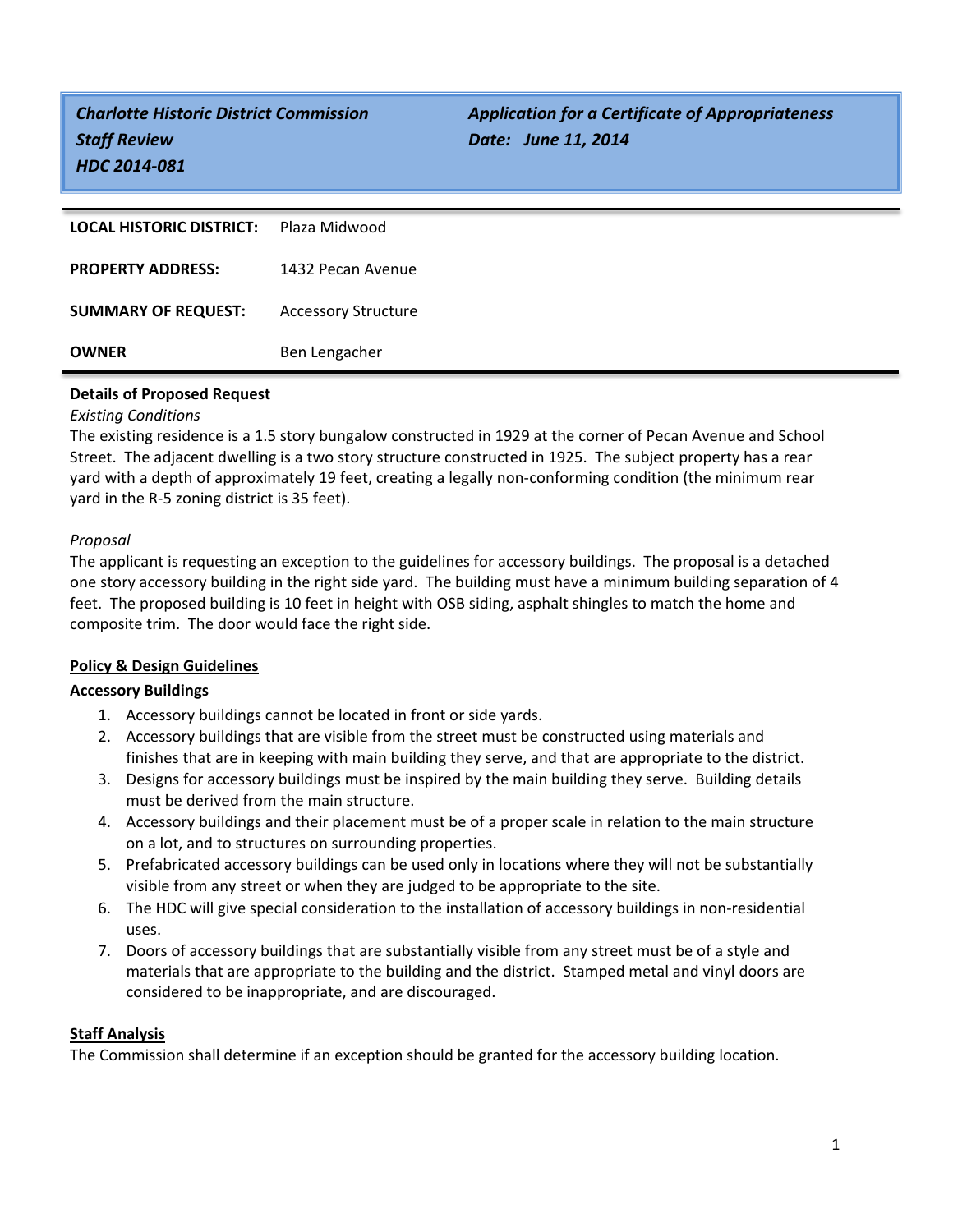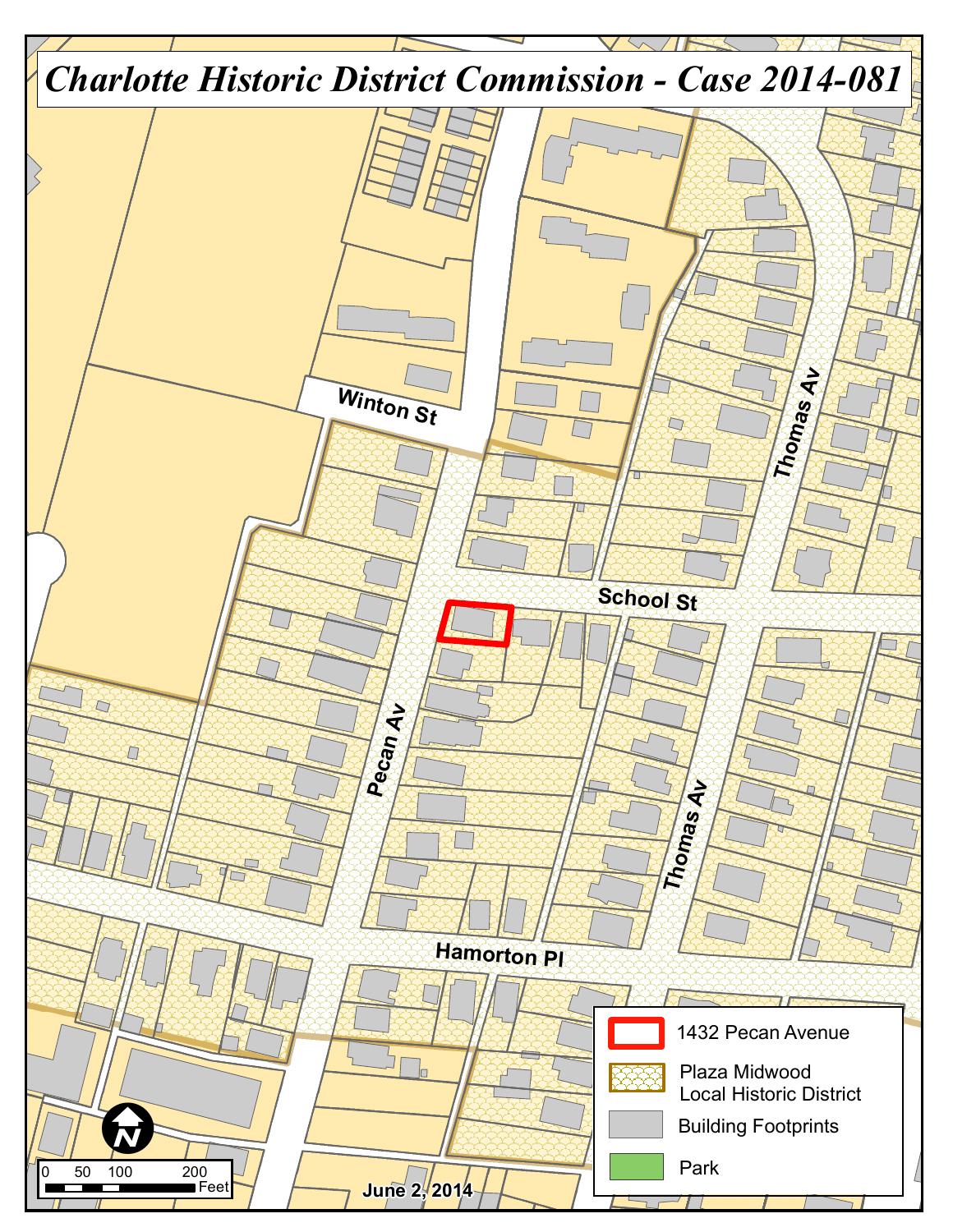

BENJAMEN & KREETA LENGARCHER